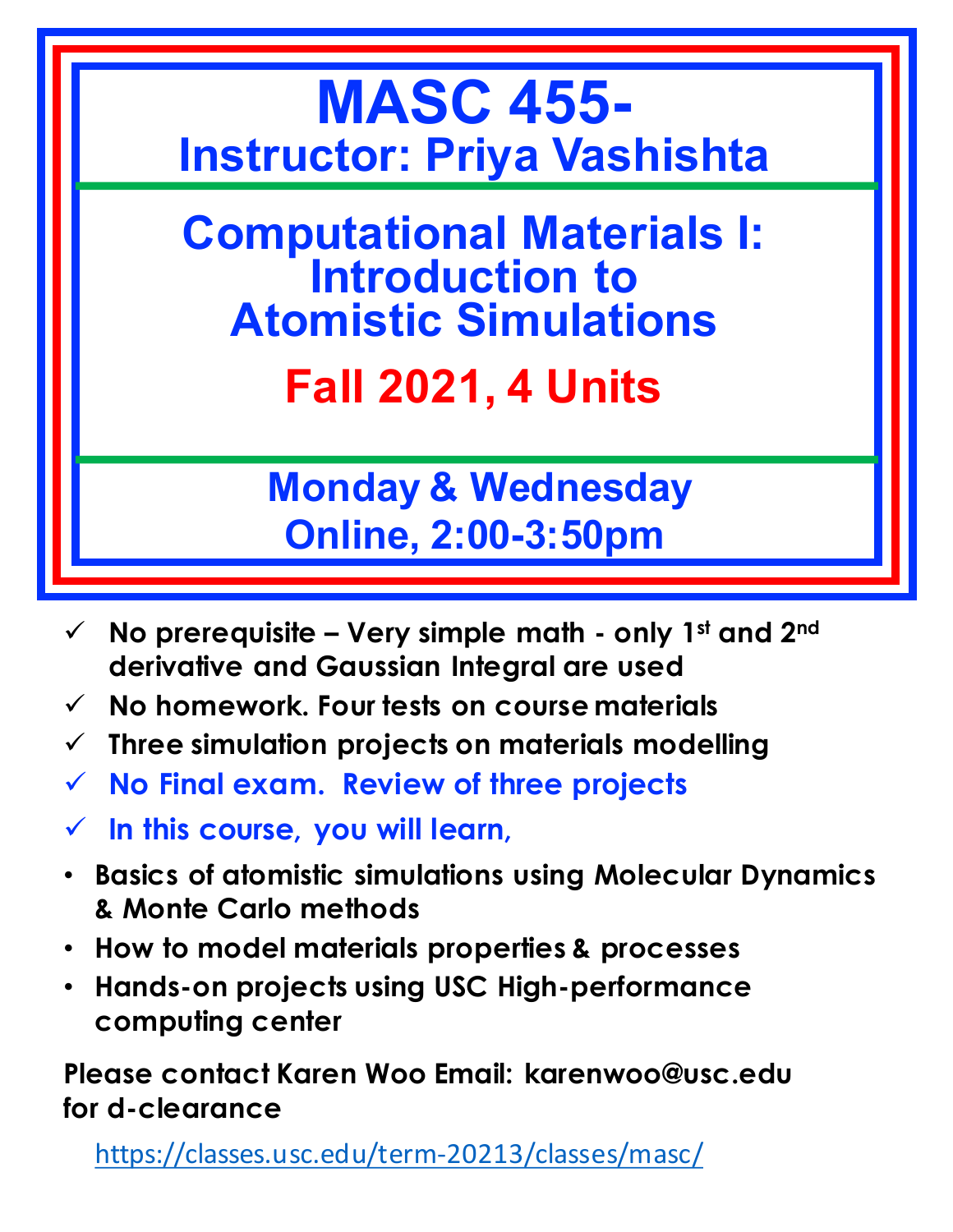

## **MASC 455**

**Computational Materials Science and Engineering I: Introduction to Atomistic Simulation and Materials Modeling**

**Units: 4 Fall 2021 Time: Monday & Wednesday 2:00-3:50pm** Location: GFS 111

**Instructor: Priya Vashishta Office: VHE 608 Contact Info: priyav@usc.edu**

#### **Course Description**

Computaitonal materials modeling and simulations have become critically important tools in materials science and engineering as well as in many other disciplines of engineering and technology. This course provides an introduction to the most widely used atomistic simulation techniques, namely molecular dynamics (MD) and monte carlo (MC) simulation methods. The focus of this course is to understand basic physical and engineering principles that underline MD & MC methods. In addition, the course offers an introduction to high performance computing (HPC) enrionment and Fortran programming for students that have little or no computing backgrounds. The course also has hands-on simulation projects using USC's high-performance computing center. The projects include material processes such as melting, thermal expansion, and characterization using structural and dynamical correlations. No prior experience or background of computer modeling and simulation is required to take this course.

#### **Learning Objectives**

In this course, students will learn

- 1. Basics of molecular dynamics and monte carlo simulation methods
- 2. How physical and materails properties are obtained using atomitics simulations.
- 3. How to design, organize and efficiently carry out atomisitc simulations using high-performance computing.

## **Prerequisite(s):** None

**Co-Requisite(s):** None

## **Concurrent Enrollment: None**

**Recommended Preparation**: Introductory differential and integral calculus **Course Notes** Grading type: letter grade. All course notes will be provided on Blackboard.

## **Technological Proficiency and Hardware/Software Required**

Personal laptop computer is necessary for the hands-on projects. Students will be provided MD and MC modeling and simulation computer programs to do their hands-on simulation projects.

## **Required Readings and Supplementary Materials**

*Computer Simulation of Liquids - Allen and Tildesley* Reading materials will be given in the class and posted on Blackboard.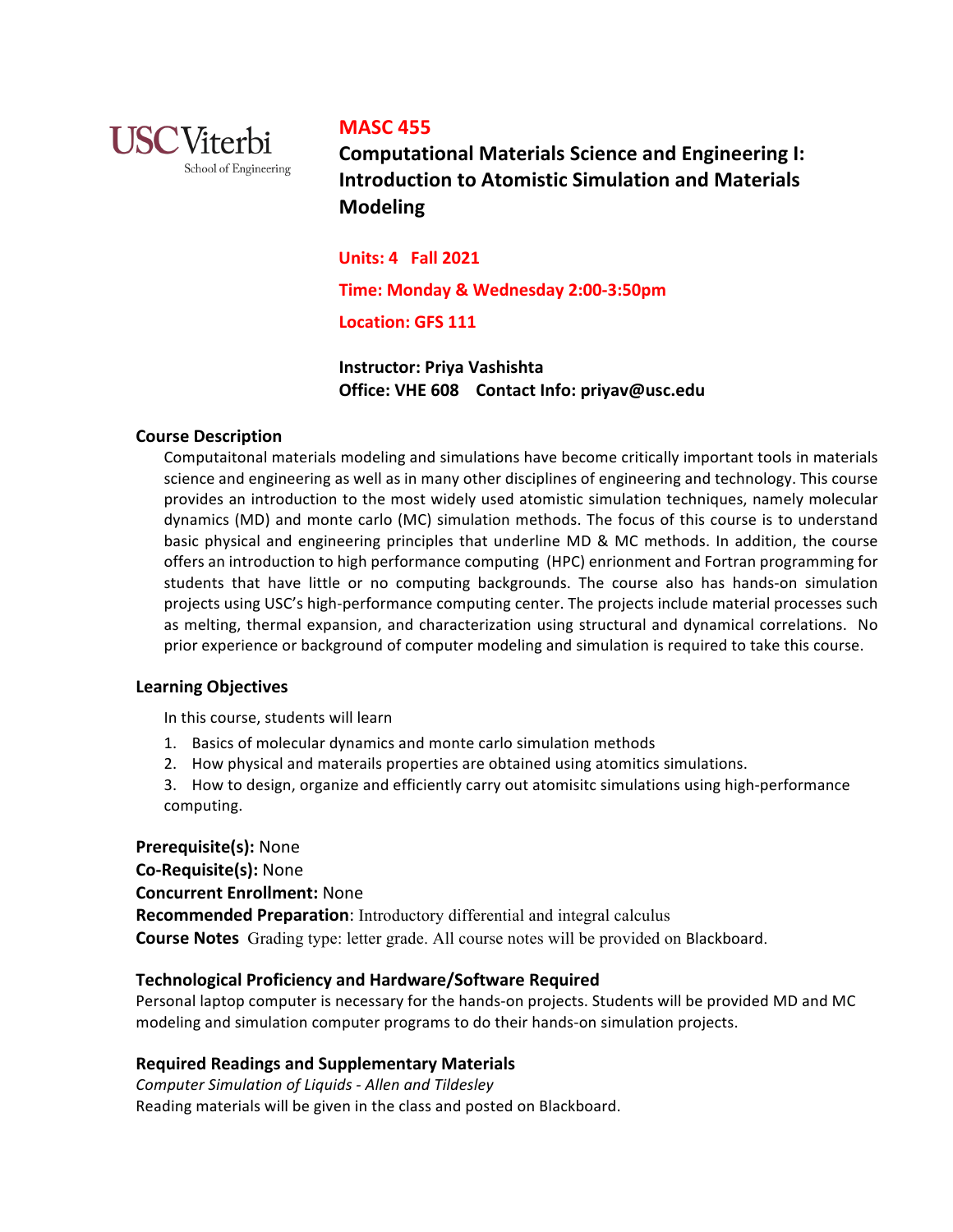#### **Description and Assessment of Assignments**

The learning outcome is assessed by four tests based on lectures and two simulation projects, and final simulations project review. There is no regurlar home work in this course. One test will be given roughly every month (four tests in total) on topics covered in the lectures during each period. Hands-on experience of the simulation methodologies using MC and MD projects provides solid understanding of materials and processes. During the final week each students will meet with instructor to review their simulation project reports. Instructor will provide comments and feedbacks.

#### **Grading Breakdown**

| <b>Assignment</b>           |     | Points % of Grade |
|-----------------------------|-----|-------------------|
| Test #1 : MD part 1         | 100 | 12.5%             |
| Test #2 : MD part 2         | 100 | 12.5%             |
| Test #3 : Linux and Fortran | 100 | 12.5%             |
| Test #4 : Ensembles         | 100 | 12.5%             |
| <b>MC Project</b>           | 100 | 15%               |
| <b>MD Project</b>           | 100 | 35%               |
| <b>TOTAL</b>                | 600 | 100%              |
|                             |     |                   |

#### **Assignment Submission Policy**

MC project due is in two weeks after being assigned. MD project due is in four weeks after being assigned.

#### **Grading Timeline**

Each test will be graded within two week. The grade will be posted on Blackbord.

## **Course Schedule: Weekly Breakdown**

|        | <b>Topics/Daily Activities</b>                                                                                                                                                    | <b>Readings and Homework</b>                                                                       | Deliverable/Due<br><b>Dates</b> |
|--------|-----------------------------------------------------------------------------------------------------------------------------------------------------------------------------------|----------------------------------------------------------------------------------------------------|---------------------------------|
| Week 1 | Course overview, HPC account setup                                                                                                                                                | "Correlations in the Motion of<br>Atoms in Liquid Argon"<br>A. Rahman, <i>Phys. Rev.</i> 136, A405 |                                 |
| Week 2 | Atomic structure and interatomic<br>bonding<br>Interatomic potentials.<br>Lennard-Jones potential: steric &<br>attractive interactions, characteristic<br>energy & length scales. | Allen and Tildesley Ch1                                                                            |                                 |
| Week 3 | Review on vector, matrix and<br>differential and integral calculus<br>Discretization of equation of motion                                                                        | Allen and Tildesley Ch1<br>Lecture Notes: Molecular Dynami<br>Basics I                             |                                 |
| Week 4 | Dimensionsless coordinates of the<br>system: Normalized equation of<br>motion and interatomic potential                                                                           | Allen and Tildesley Ch3<br>Lecture Notes: Molecular Dynami<br>Basics I                             |                                 |
| Week 5 | Integraton methods: Verlet and<br>velocity-Verlet algorithms.                                                                                                                     | Allen and Tildesley Ch3                                                                            |                                 |